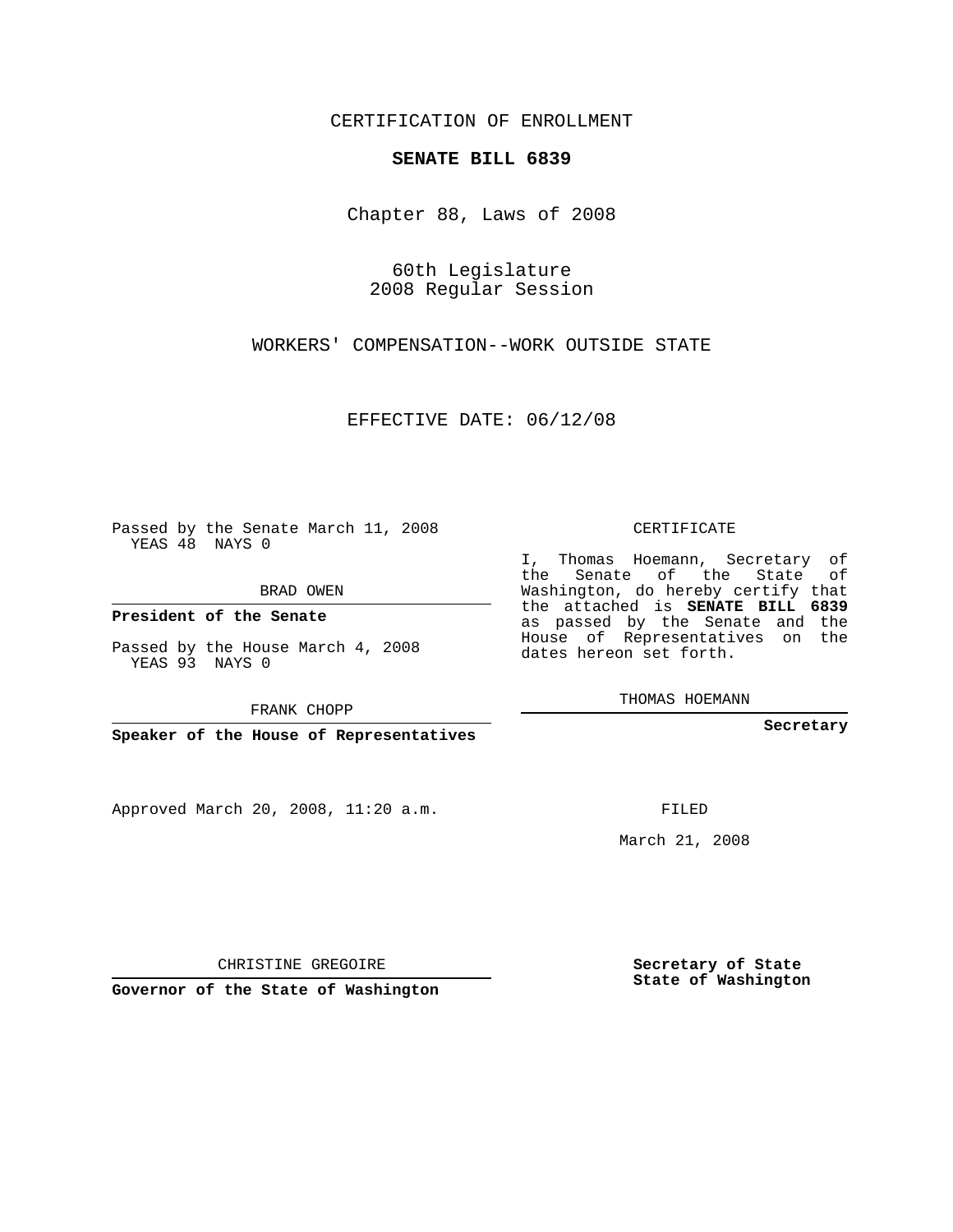# **SENATE BILL 6839** \_\_\_\_\_\_\_\_\_\_\_\_\_\_\_\_\_\_\_\_\_\_\_\_\_\_\_\_\_\_\_\_\_\_\_\_\_\_\_\_\_\_\_\_\_

\_\_\_\_\_\_\_\_\_\_\_\_\_\_\_\_\_\_\_\_\_\_\_\_\_\_\_\_\_\_\_\_\_\_\_\_\_\_\_\_\_\_\_\_\_

### AS AMENDED BY THE HOUSE

Passed Legislature - 2008 Regular Session

## **State of Washington 60th Legislature 2008 Regular Session**

**By** Senators Marr and Kohl-Welles; by request of Department of Labor & Industries

Read first time 01/28/08. Referred to Committee on Labor, Commerce, Research & Development.

 AN ACT Relating to workers' compensation coverage for work performed outside the state of Washington; and amending RCW 51.12.120.

BE IT ENACTED BY THE LEGISLATURE OF THE STATE OF WASHINGTON:

 **Sec. 1.** RCW 51.12.120 and 1999 c 394 s 1 are each amended to read as follows:

 (1) If a worker, while working outside the territorial limits of this state, suffers an injury on account of which he or she, or his or her beneficiaries, would have been entitled to compensation under this title had the injury occurred within this state, the worker, or his or her beneficiaries, shall be entitled to compensation under this title if at the time of the injury:

 (a) His or her employment is principally localized in this state; or

 (b) He or she is working under a contract of hire made in this state for employment not principally localized in any state; or

 (c) He or she is working under a contract of hire made in this state for employment principally localized in another state whose workers' compensation law is not applicable to his or her employer; or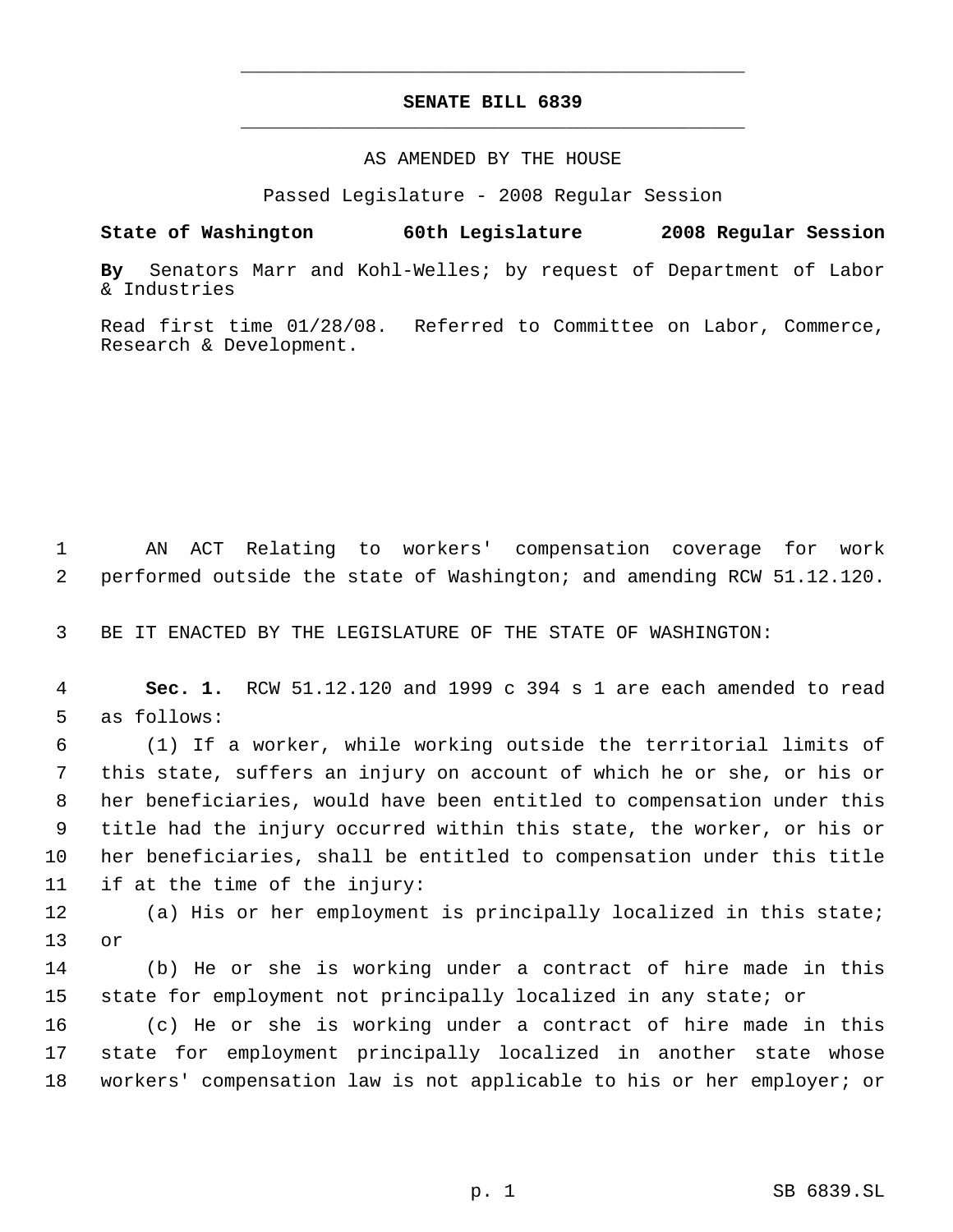(d) He or she is working under a contract of hire made in this state for employment outside the United States and Canada.

 (2) The payment or award of compensation or other recoveries, including settlement proceeds, under the workers' compensation law of another state, territory, province, or foreign nation to a worker or his or her beneficiaries otherwise entitled on account of such injury to compensation under this title shall not be a bar to a claim for compensation under this title if that claim under this title is timely filed. If compensation is paid or awarded under this title, the total amount of compensation or other recoveries, including settlement proceeds, paid or awarded the worker or beneficiary under such other workers' compensation law shall be credited against the compensation due the worker or beneficiary under this title.

 (3)(a) An employer not domiciled in this state who is employing workers in this state in work for which the employer must be registered under chapter 18.27 RCW or licensed under chapter 19.28 RCW, or prequalified under RCW 47.28.070, must secure the payment of compensation under this title by:

 (i) Insuring the employer's workers' compensation obligation under this title with the department;

(ii) Being qualified as a self-insurer under this title; or

 (iii) For employers domiciled in a state or province of Canada subject to an agreement entered into under subsection (7) of this section, as permitted by the agreement, filing with the department a certificate of coverage issued by the agency that administers the workers' compensation law in the employer's state or province of domicile certifying that the employer has secured the payment of compensation under the other state's or province's workers' compensation law.

(b) The department shall adopt rules to implement this subsection.

 (4) If a worker or beneficiary is entitled to compensation under this title by reason of an injury sustained in this state while in the employ of an employer who is domiciled in another state or province of Canada and the employer:

 (a) Is not subject to subsection (3) of this section and has neither opened an account with the department nor qualified as a self- insurer under this title, the employer or his or her insurance carrier shall file with the director a certificate issued by the agency that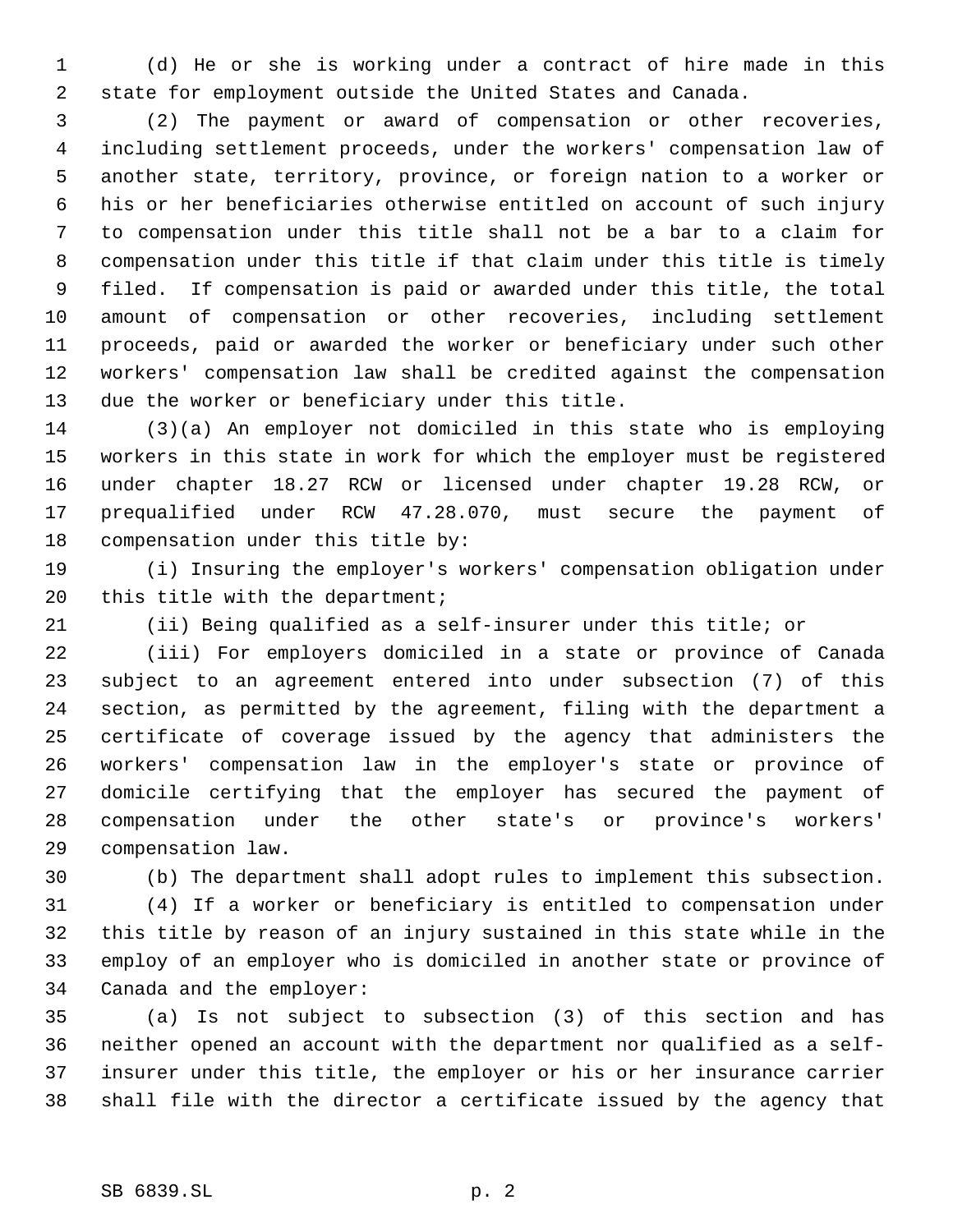administers the workers' compensation law in the state of the employer's domicile, certifying that the employer has secured the payment of compensation under the workers' compensation law of the other state and that with respect to the injury the worker or beneficiary is entitled to the benefits provided under the other state's law.

 (b) Has filed a certificate under subsection (3)(a)(iii) of this section or (a) of this subsection (4):

 (i) The filing of the certificate constitutes appointment by the employer or his or her insurance carrier of the director as its agent for acceptance of the service of process in any proceeding brought by any claimant to enforce rights under this title;

 (ii) The director shall send to such employer or his or her insurance carrier, by registered or certified mail to the address shown on such certificate, a true copy of any notice of claim or other process served on the director by the claimant in any proceeding brought to enforce rights under this title;

 (iii) If the employer is a self-insurer under the workers' compensation law of the other state or province of Canada, the employer shall, upon submission of evidence or security, satisfactory to the director, of his or her ability to meet his or her liability to the claimant under this title, be deemed to be a qualified self-insurer under this title; and

 (iv) If the employer's liability under the workers' compensation law of the other state or province of Canada is insured:

 (A) The employer's carrier, as to such claimant only, shall be deemed to be subject to this title. However, unless the insurer's contract with the employer requires the insurer to pay an amount equivalent to the compensation benefits provided by this title, the insurer's liability for compensation shall not exceed the insurer's liability under the workers' compensation law of the other state or province; and

 (B) If the total amount for which the employer's insurer is liable 34 under  $(b)(iv)(A)$  of this subsection is less than the total of the compensation to which the claimant is entitled under this title, the director may require the employer to file security satisfactory to the director to secure the payment of compensation under this title.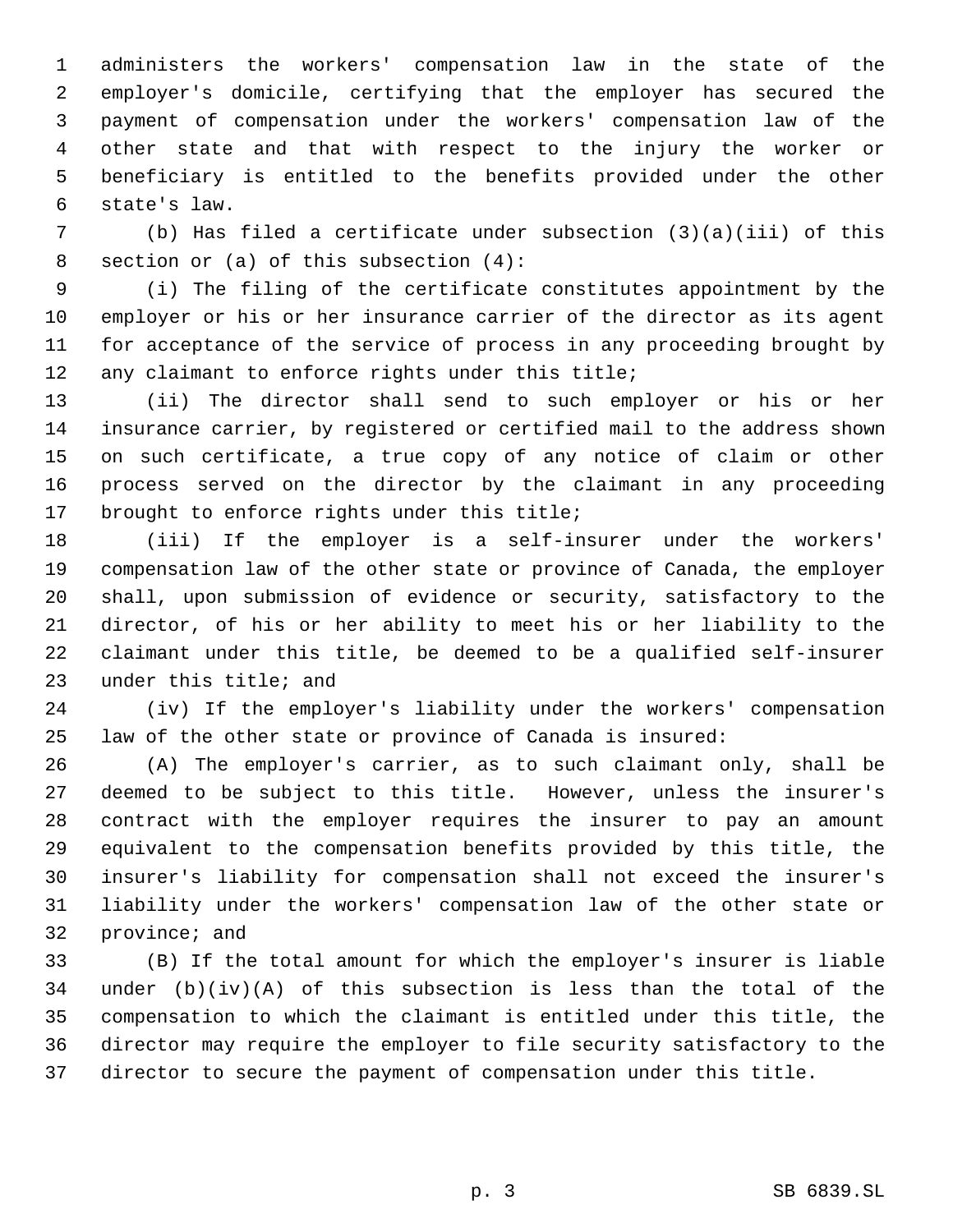(c) If subject to subsection (3) of this section, has not complied with subsection (3) of this section or, if not subject to subsection (3) of this section, has neither qualified as a self-insurer nor secured insurance coverage under the workers' compensation law of another state or province of Canada, the claimant shall be paid compensation by the department and the employer shall have the same rights and obligations, and is subject to the same penalties, as other employers subject to this title.

(5) As used in this section:

 (a) A person's employment is principally localized in this or another state when: (i) His or her employer has a place of business in this or the other state and he or she regularly works at or from the place of business; or (ii) if (a)(i) of this subsection is not applicable, he or she is domiciled in and spends a substantial part of his or her working time in the service of his or her employer in this or the other state;

 (b) "Workers' compensation law" includes "occupational disease law" for the purposes of this section.

 (6) A worker whose duties require him or her to travel regularly in the service of his or her employer in this and one or more other states may agree in writing with his or her employer that his or her employment is principally localized in this or another state, and, unless the other state refuses jurisdiction, the agreement shall govern as to any injury occurring after the effective date of the agreement.

 (7) The director is authorized to enter into agreements with the appropriate agencies of other states and provinces of Canada that administer their workers' compensation law with respect to conflicts of jurisdiction and the assumption of jurisdiction in cases where the contract of employment arises in one state or province and the injury occurs in another. If the other state's or province's law requires Washington employers to secure the payment of compensation under the other state's or province's workers' compensation laws for work performed in that state or province, then employers domiciled in that state or province must purchase compensation covering their workers engaged in that work in this state under this state's industrial insurance law. When an agreement under this subsection has been executed and adopted as a rule of the department under chapter 34.05